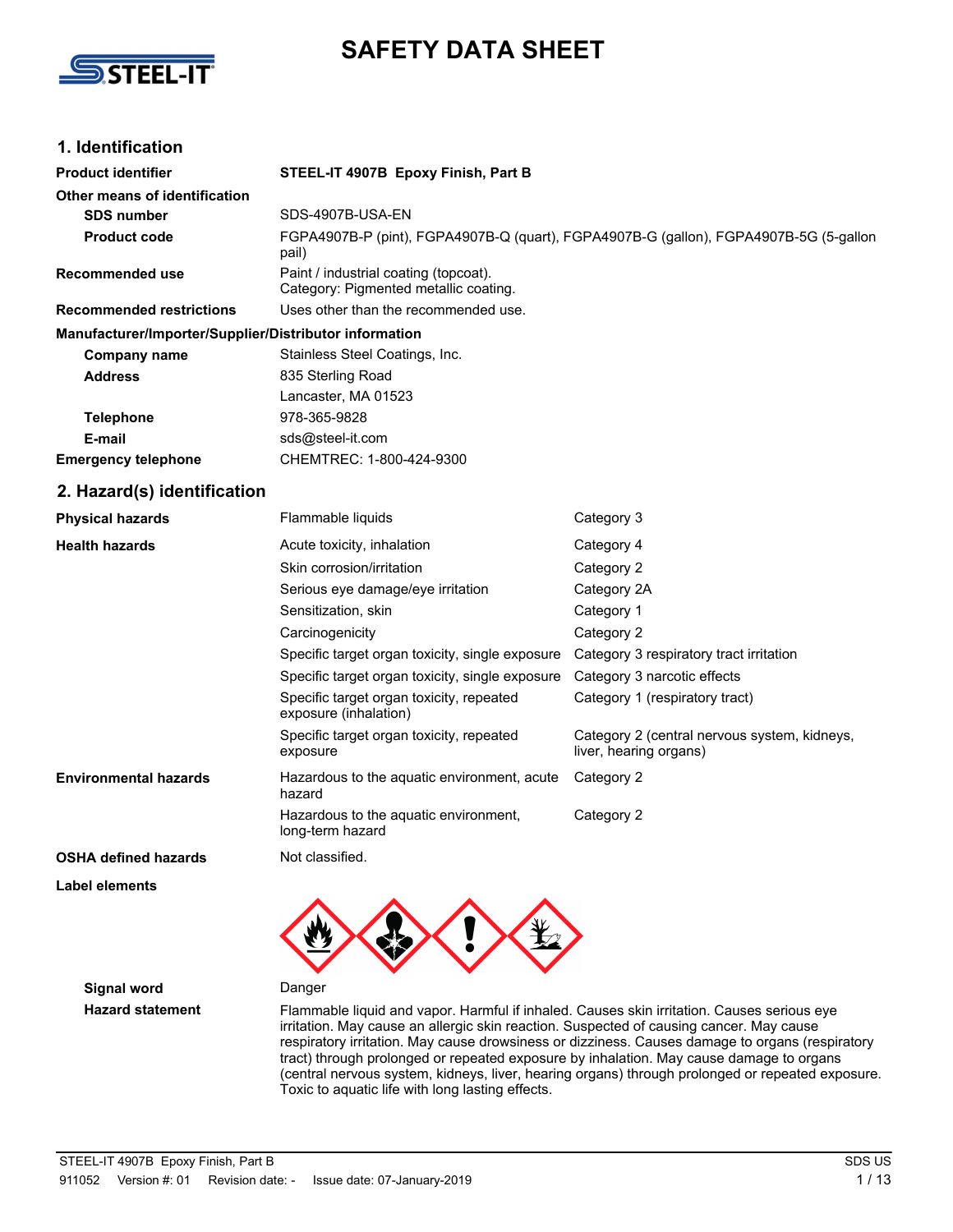| <b>Precautionary statement</b>               |                                                                                                                                                                                                                                                                                                                                                                                                                                                                                                                                                                                                                                                                                                                                                                                                      |
|----------------------------------------------|------------------------------------------------------------------------------------------------------------------------------------------------------------------------------------------------------------------------------------------------------------------------------------------------------------------------------------------------------------------------------------------------------------------------------------------------------------------------------------------------------------------------------------------------------------------------------------------------------------------------------------------------------------------------------------------------------------------------------------------------------------------------------------------------------|
| <b>Prevention</b>                            | Obtain special instructions before use. Do not handle until all safety precautions have been read<br>and understood. Keep away from heat/sparks/open flames/hot surfaces. - No smoking. Keep<br>container tightly closed. Ground/bond container and receiving equipment. Use explosion-proof<br>electrical/ventilating/lighting equipment. Use only non-sparking tools. Take precautionary<br>measures against static discharge. Do not breathe mist/vapors/spray. Wash thoroughly after<br>handling. Do not eat, drink or smoke when using this product. Use only outdoors or in a<br>well-ventilated area. Contaminated work clothing must not be allowed out of the workplace. Avoid<br>release to the environment. Wear protective gloves/protective clothing/eye protection/face<br>protection. |
| <b>Response</b>                              | If on skin (or hair): Take off immediately all contaminated clothing. Rinse skin with water/shower.<br>If skin irritation or rash occurs: Get medical advice/attention. Wash contaminated clothing before<br>reuse. If inhaled: Remove person to fresh air and keep comfortable for breathing. Call a poison<br>center/doctor if you feel unwell. If in eyes: Rinse cautiously with water for several minutes.<br>Remove contact lenses, if present and easy to do. Continue rinsing. If eye irritation persists: Get<br>medical advice/attention. If exposed or concerned: Get medical advice/attention. In case of fire:<br>Use water fog, foam, dry chemical powder, carbon dioxide to extinguish. Collect spillage.                                                                              |
| <b>Storage</b>                               | Keep cool. Store in a well-ventilated place. Keep container tightly closed. Store locked up.                                                                                                                                                                                                                                                                                                                                                                                                                                                                                                                                                                                                                                                                                                         |
| <b>Disposal</b>                              | Dispose of contents/container in accordance with local/regional/national/international regulations.                                                                                                                                                                                                                                                                                                                                                                                                                                                                                                                                                                                                                                                                                                  |
| Hazard(s) not otherwise<br>classified (HNOC) | None known.                                                                                                                                                                                                                                                                                                                                                                                                                                                                                                                                                                                                                                                                                                                                                                                          |
| <b>Supplemental information</b>              | None.                                                                                                                                                                                                                                                                                                                                                                                                                                                                                                                                                                                                                                                                                                                                                                                                |

## **3. Composition/information on ingredients**

#### **Mixtures**

| <b>Chemical name</b>                                                                                                      | <b>CAS number</b> | %<br>$40 - 60$ |  |  |
|---------------------------------------------------------------------------------------------------------------------------|-------------------|----------------|--|--|
| Phenol, 4-(1,1-dimethylethyl)-,<br>polymer with<br>(chloromethyl) oxirane and<br>4,4'-(1-methylethylidene)bis[ph<br>enol] | 67924-34-9        |                |  |  |
| 2-Butoxyethanol                                                                                                           | 111-76-2          | $10 - 15$      |  |  |
| 4-Chloro-.alpha.,.alpha.,.alpha.<br>-trifluorotoluene                                                                     | 98-56-6           | $10 - 15$      |  |  |
| Xylene                                                                                                                    | 1330-20-7         | $10 - 15$      |  |  |
| Chromium                                                                                                                  | 7440-47-3         | $3 - 5$        |  |  |
| m-Xylene                                                                                                                  | 108-38-3          | $3 - 5$        |  |  |
| Ethylbenzene                                                                                                              | $100 - 41 - 4$    | $1 - 5$        |  |  |
| Distillates (petroleum),<br>hydrotreated light                                                                            | 64742-47-8        | $1 - 3$        |  |  |
| N,N'-Ethane-1,2-diylbis(12-hyd<br>roxyoctadecan-1-amide)                                                                  | 123-26-2          | $1 - 3$        |  |  |
| <b>Nickel</b>                                                                                                             | 7440-02-0         | $1 - 3$        |  |  |
| o-Xylene                                                                                                                  | $95 - 47 - 6$     | $1 - 3$        |  |  |
| p-Xylene                                                                                                                  | 106-42-3          | $1 - 3$        |  |  |

**4. First-aid measures**

percent by volume. Components not listed are either non-hazardous or are below reportable limits.

| <b>Inhalation</b>   | Remove victim to fresh air and keep at rest in a position comfortable for breathing. Oxygen or<br>artificial respiration if needed. Do not use mouth-to-mouth method if victim inhaled the substance.<br>Call a POISON CENTER or doctor/physician if you feel unwell. |
|---------------------|-----------------------------------------------------------------------------------------------------------------------------------------------------------------------------------------------------------------------------------------------------------------------|
| <b>Skin contact</b> | Remove contaminated clothing immediately and wash skin with soap and water. In case of<br>eczema or other skin disorders: Seek medical attention and take along these instructions. Wash<br>contaminated clothing before reuse.                                       |

STEEL-IT 4907B Epoxy Finish, Part B SDS US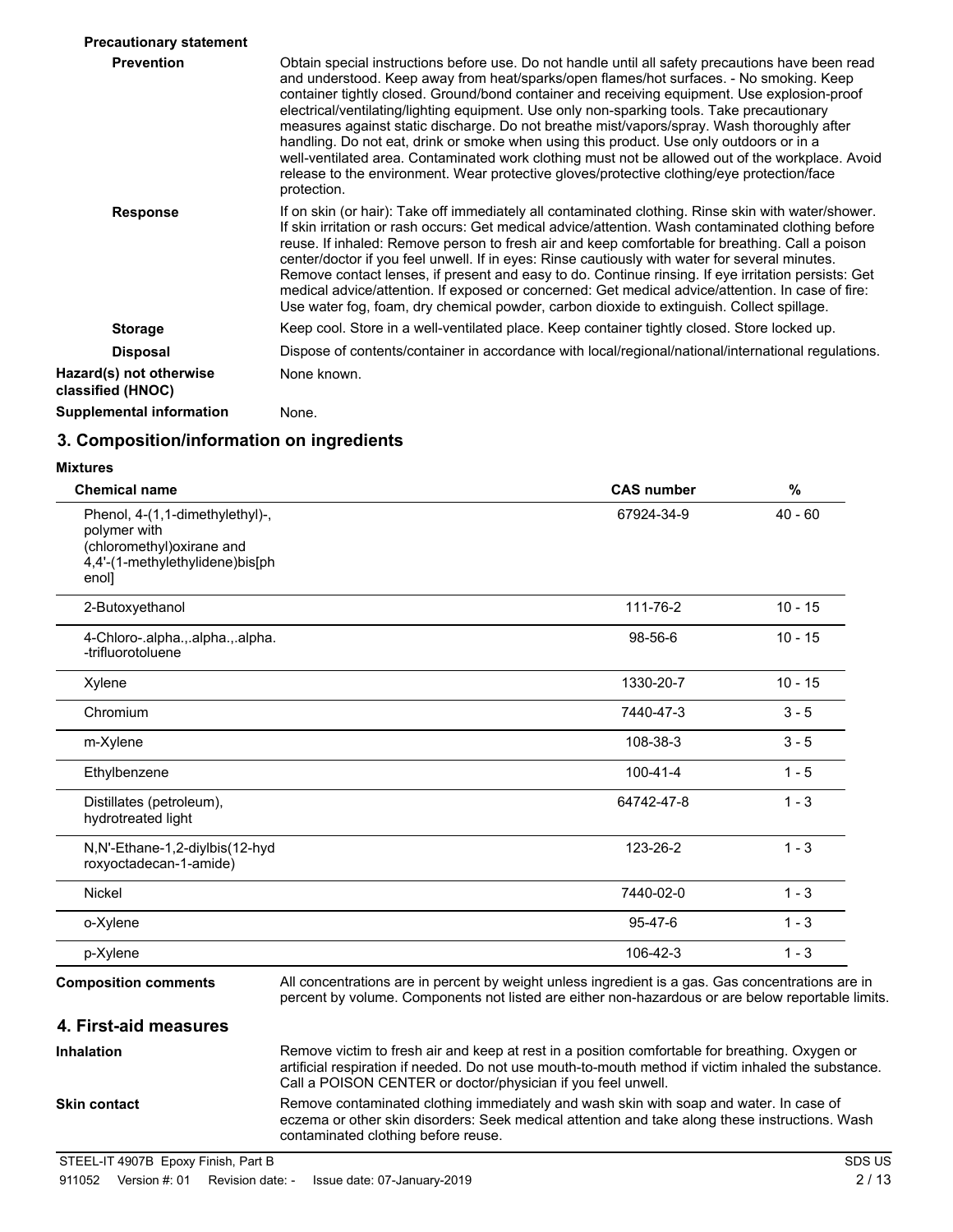| Eye contact                                                                  | Immediately flush eyes with plenty of water for at least 15 minutes. Remove contact lenses, if<br>present and easy to do. Continue rinsing. Get medical attention if irritation develops and persists.                                                                                                                                                                                                                                    |
|------------------------------------------------------------------------------|-------------------------------------------------------------------------------------------------------------------------------------------------------------------------------------------------------------------------------------------------------------------------------------------------------------------------------------------------------------------------------------------------------------------------------------------|
| Ingestion                                                                    | Rinse mouth. If vomiting occurs, keep head low so that stomach content doesn't get into the lungs.<br>Get medical attention if symptoms occur.                                                                                                                                                                                                                                                                                            |
| <b>Most important</b><br>symptoms/effects, acute and<br>delayed              | May cause drowsiness or dizziness. Narcosis. Headache. Nausea. Vomiting. Behavioral changes.<br>Decrease in motor functions. Severe eye irritation. Symptoms may include stinging, tearing,<br>redness, swelling, and blurred vision. May cause respiratory irritation. Skin irritation. May cause<br>redness and pain. May cause an allergic skin reaction. Dermatitis. Rash. Jaundice. Prolonged<br>exposure may cause chronic effects. |
| Indication of immediate<br>medical attention and special<br>treatment needed | Provide general supportive measures and treat symptomatically. Keep victim under observation.<br>Symptoms may be delayed.                                                                                                                                                                                                                                                                                                                 |
| <b>General information</b>                                                   | Take off all contaminated clothing immediately. If exposed or concerned: get medical<br>attention/advice. If you feel unwell, seek medical advice (show the label where possible). Ensure<br>that medical personnel are aware of the material(s) involved, and take precautions to protect<br>themselves. Wash contaminated clothing before reuse.                                                                                        |
| 5. Fire-fighting measures                                                    |                                                                                                                                                                                                                                                                                                                                                                                                                                           |
| Suitable extinguishing media                                                 | Water fog. Foam. Dry chemical powder. Carbon dioxide (CO2).                                                                                                                                                                                                                                                                                                                                                                               |
| Unsuitable extinguishing<br>media                                            | Do not use water jet as an extinguisher, as this will spread the fire.                                                                                                                                                                                                                                                                                                                                                                    |
| Specific hazards arising from<br>the chemical                                | Vapors may form explosive mixtures with air. Vapors may travel considerable distance to a source<br>of ignition and flash back. During fire, gases hazardous to health may be formed.                                                                                                                                                                                                                                                     |
| Special protective equipment<br>and precautions for firefighters             | Self-contained breathing apparatus and full protective clothing must be worn in case of fire.                                                                                                                                                                                                                                                                                                                                             |
| <b>Fire fighting</b><br>equipment/instructions                               | In case of fire and/or explosion do not breathe fumes. Move containers from fire area if you can do<br>so without risk. Cool containers exposed to flames with water until well after the fire is out.                                                                                                                                                                                                                                    |
| <b>Specific methods</b>                                                      | Use standard firefighting procedures and consider the hazards of other involved materials.                                                                                                                                                                                                                                                                                                                                                |
| <b>General fire hazards</b>                                                  | Flammable liquid and vapor.                                                                                                                                                                                                                                                                                                                                                                                                               |
| 6. Accidental release measures                                               |                                                                                                                                                                                                                                                                                                                                                                                                                                           |
| <b>Personal precautions.</b>                                                 | Keep unnecessary personnel away. Keep people away from and upwind of spill/leak. Eliminate all                                                                                                                                                                                                                                                                                                                                            |

| 6. Accidental release measures                                                   |                                                                                                                                                                                                                                                                                                                                                                                                                                                                                                                                                                                        |
|----------------------------------------------------------------------------------|----------------------------------------------------------------------------------------------------------------------------------------------------------------------------------------------------------------------------------------------------------------------------------------------------------------------------------------------------------------------------------------------------------------------------------------------------------------------------------------------------------------------------------------------------------------------------------------|
| <b>Personal precautions,</b><br>protective equipment and<br>emergency procedures | Keep unnecessary personnel away. Keep people away from and upwind of spill/leak. Eliminate all<br>ignition sources (no smoking, flares, sparks, or flames in immediate area). Wear appropriate<br>protective equipment and clothing during clean-up. Do not breathe mist/vapors/spray. Do not touch<br>damaged containers or spilled material unless wearing appropriate protective clothing. Ventilate<br>closed spaces before entering them. Local authorities should be advised if significant spillages<br>cannot be contained. For personal protection, see section 8 of the SDS. |
| <b>Methods and materials for</b><br>containment and cleaning up                  | Eliminate all ignition sources (no smoking, flares, sparks, or flames in immediate area). Keep<br>combustibles (wood, paper, oil, etc.) away from spilled material. Take precautionary measures<br>against static discharge. Use only non-sparking tools. Ventilate the contaminated area. Put<br>material in suitable, covered, labeled containers. Collect runoff for disposal as potential hazardous<br>waste. Clean up in accordance with all applicable regulations.                                                                                                              |
|                                                                                  | Large Spills: Stop the flow of material, if this is without risk. Dike the spilled material, where this is<br>possible. A vapor-suppressing foam may be used to reduce vapors. Use a non-combustible<br>material like vermiculite, sand or earth to soak up the product and place into a container for later<br>disposal. Following product recovery, flush area with water.                                                                                                                                                                                                           |
|                                                                                  | Small Spills: Absorb with earth, sand or other non-combustible material and transfer to containers<br>for later disposal. Wipe up with absorbent material (e.g. cloth, fleece). Clean surface thoroughly to<br>remove residual contamination.                                                                                                                                                                                                                                                                                                                                          |
|                                                                                  | Never return spills to original containers for re-use. This material must be disposed of as<br>hazardous waste. For waste disposal, see section 13 of the SDS.                                                                                                                                                                                                                                                                                                                                                                                                                         |
| <b>Environmental precautions</b>                                                 | Avoid release to the environment. Inform appropriate managerial or supervisory personnel of all                                                                                                                                                                                                                                                                                                                                                                                                                                                                                        |

drains, water courses or onto the ground.

environmental releases. Prevent further leakage or spillage if safe to do so. Avoid discharge into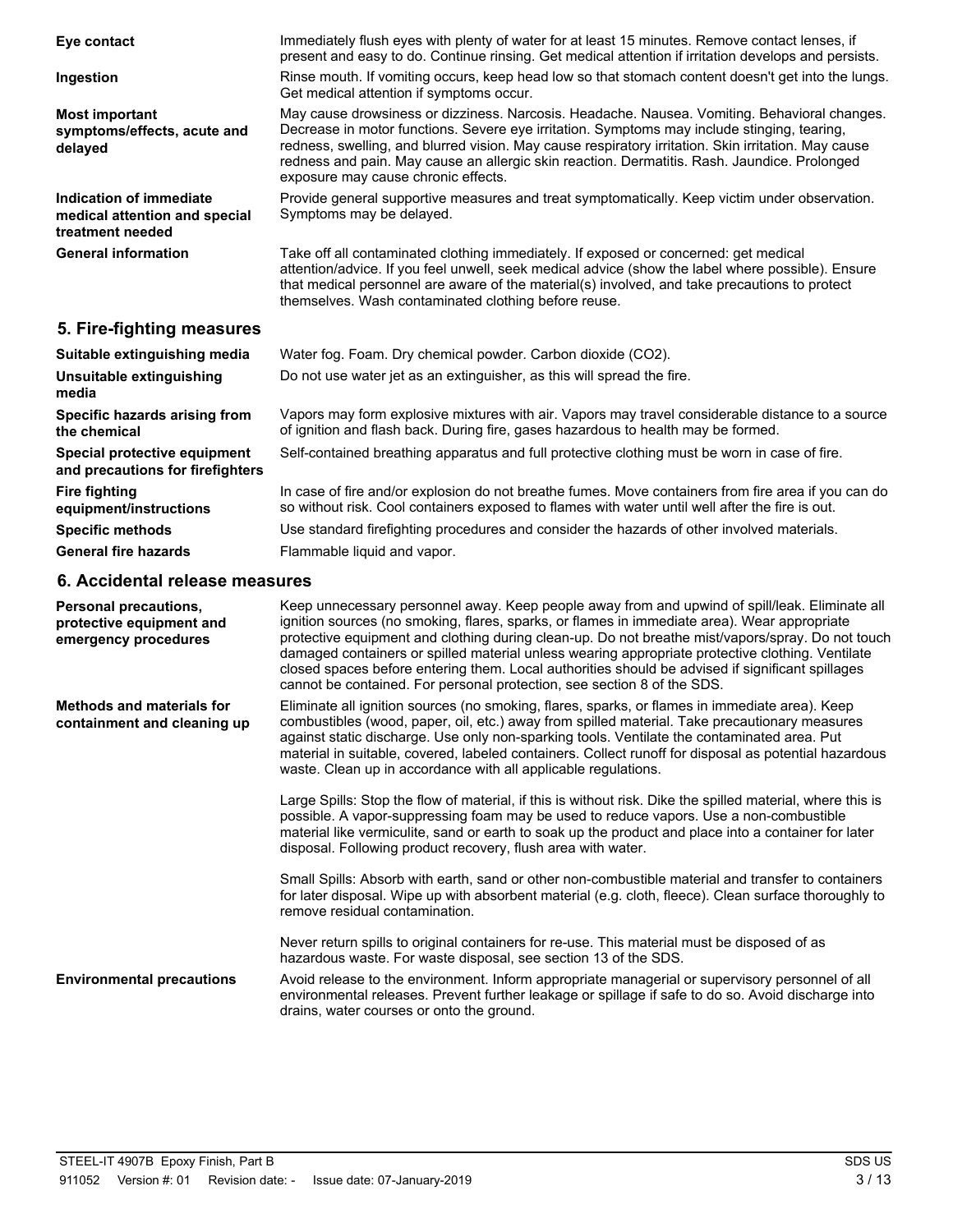## **7. Handling and storage**

| Precautions for safe handling                                   | Obtain special instructions before use. Do not handle until all safety precautions have been read<br>and understood. Do not handle, store or open near an open flame, sources of heat or sources of<br>ignition. Protect material from direct sunlight. Explosion-proof general and local exhaust ventilation.<br>Take precautionary measures against static discharges. All equipment used when handling the<br>product must be grounded. Use non-sparking tools and explosion-proof equipment. Do not breathe<br>mist/vapors/spray. Avoid contact with eyes, skin, and clothing. Avoid prolonged exposure. When<br>using, do not eat, drink or smoke. Persons susceptible to allergic reactions should not handle this<br>product. Should be handled in closed systems, if possible. Wear appropriate personal protective<br>equipment. Wash hands thoroughly after handling. Avoid release to the environment. Observe<br>good industrial hygiene practices. |
|-----------------------------------------------------------------|-----------------------------------------------------------------------------------------------------------------------------------------------------------------------------------------------------------------------------------------------------------------------------------------------------------------------------------------------------------------------------------------------------------------------------------------------------------------------------------------------------------------------------------------------------------------------------------------------------------------------------------------------------------------------------------------------------------------------------------------------------------------------------------------------------------------------------------------------------------------------------------------------------------------------------------------------------------------|
| Conditions for safe storage,<br>including any incompatibilities | Store locked up. Keep away from heat, sparks and open flame. Prevent electrostatic charge<br>build-up by using common bonding and grounding techniques. Store in a cool, dry place out of<br>direct sunlight. Store in original tightly closed container. Store in a well-ventilated place. Keep in an<br>area equipped with sprinklers. Store away from incompatible materials (see Section 10 of the<br>SDS).                                                                                                                                                                                                                                                                                                                                                                                                                                                                                                                                                 |

## **8. Exposure controls/personal protection**

## **Occupational exposure limits**

### **US. OSHA Table Z-1 Limits for Air Contaminants (29 CFR 1910.1000)**

| <b>Components</b>                       | <b>Type</b> | Value          |                     |
|-----------------------------------------|-------------|----------------|---------------------|
| 2-Butoxyethanol (CAS<br>$111 - 76 - 2$  | PEL         | 240 mg/m3      |                     |
|                                         |             | 50 ppm         |                     |
| Chromium (CAS 7440-47-3)                | PEL         | 1 $mg/m3$      |                     |
| Ethylbenzene (CAS<br>$100-41-4)$        | PEL         | 435 mg/m3      |                     |
|                                         |             | 100 ppm        |                     |
| m-Xylene (CAS 108-38-3)                 | PEL         | 435 mg/m3      |                     |
|                                         |             | 100 ppm        |                     |
| Nickel (CAS 7440-02-0)                  | PEL         | 1 $mg/m3$      |                     |
| o-Xylene (CAS 95-47-6)                  | PEL         | 435 mg/m3      |                     |
|                                         |             | 100 ppm        |                     |
| p-Xylene (CAS 106-42-3)                 | PEL         | 435 mg/m3      |                     |
|                                         |             | 100 ppm        |                     |
| Xylene (CAS 1330-20-7)                  | PEL         | 435 mg/m3      |                     |
|                                         |             | 100 ppm        |                     |
| <b>US. ACGIH Threshold Limit Values</b> |             |                |                     |
| <b>Components</b>                       | <b>Type</b> | Form<br>Value  |                     |
| 2-Butoxyethanol (CAS<br>$111 - 76 - 2)$ | <b>TWA</b>  | 20 ppm         |                     |
| Chromium (CAS 7440-47-3)                | <b>TWA</b>  | $0.5$ mg/m $3$ | Inhalable fraction. |
| Ethylbenzene (CAS<br>$100-41-4)$        | <b>TWA</b>  | 20 ppm         |                     |
| m-Xylene (CAS 108-38-3)                 | <b>STEL</b> | 150 ppm        |                     |
|                                         | <b>TWA</b>  | 100 ppm        |                     |
| Nickel (CAS 7440-02-0)                  | <b>TWA</b>  | $1.5$ mg/m $3$ | Inhalable fraction. |
| o-Xylene (CAS 95-47-6)                  | <b>STEL</b> | 150 ppm        |                     |
|                                         | <b>TWA</b>  | 100 ppm        |                     |
| p-Xylene (CAS 106-42-3)                 | <b>STEL</b> | 150 ppm        |                     |
|                                         | <b>TWA</b>  | 100 ppm        |                     |
| Xylene (CAS 1330-20-7)                  | <b>STEL</b> | 150 ppm        |                     |
|                                         | <b>TWA</b>  | 100 ppm        |                     |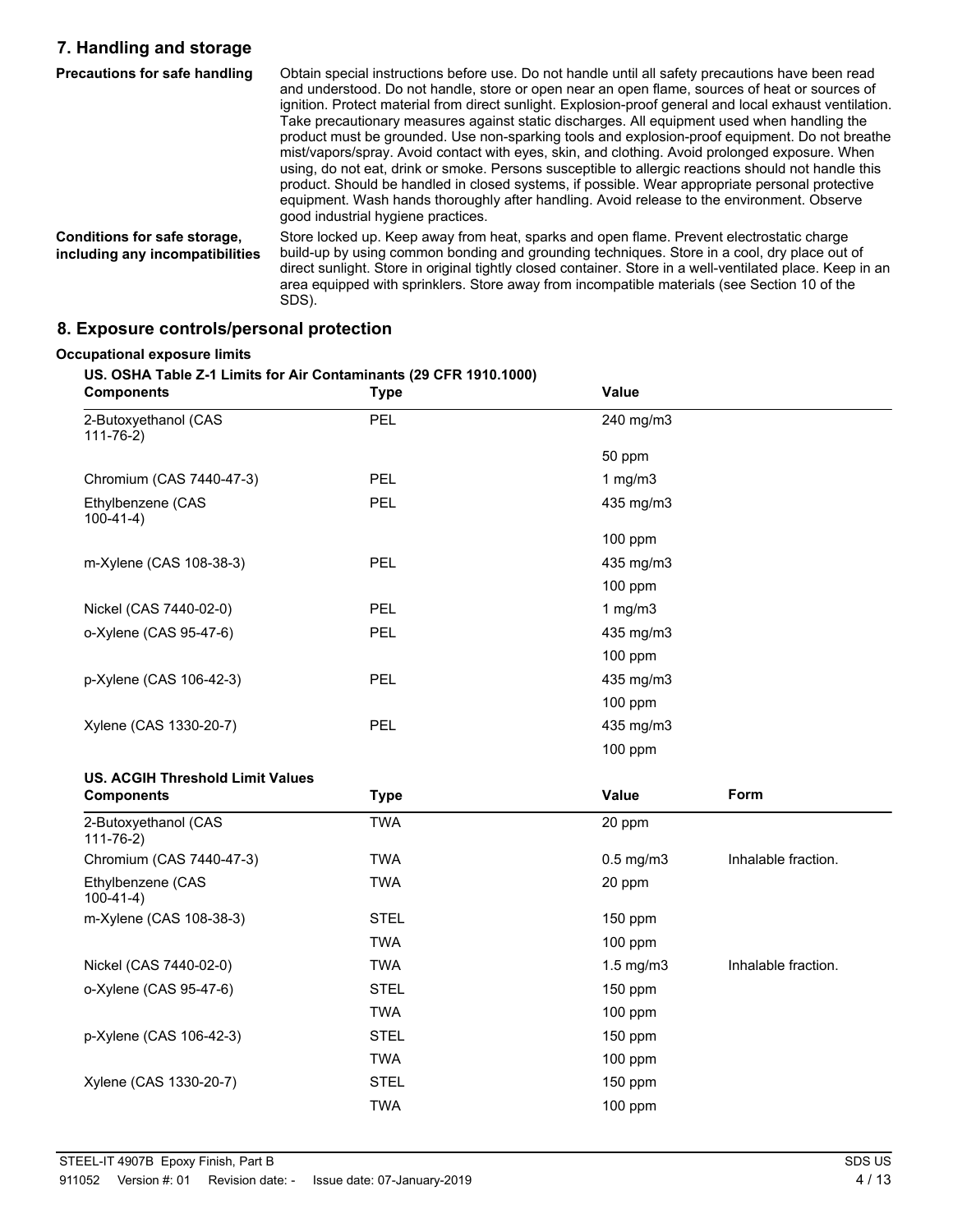## **US. NIOSH: Pocket Guide to Chemical Hazards**

| <b>Components</b>                       | <b>Type</b> | Value          |  |
|-----------------------------------------|-------------|----------------|--|
| 2-Butoxyethanol (CAS<br>$111 - 76 - 2)$ | <b>TWA</b>  | 24 mg/m3       |  |
|                                         |             | 5 ppm          |  |
| Chromium (CAS 7440-47-3)                | <b>TWA</b>  | $0.5$ mg/m $3$ |  |
| Ethylbenzene (CAS<br>$100-41-4)$        | <b>STEL</b> | 545 mg/m3      |  |
|                                         |             | 125 ppm        |  |
|                                         | <b>TWA</b>  | 435 mg/m3      |  |
|                                         |             | 100 ppm        |  |
| m-Xylene (CAS 108-38-3)                 | <b>STEL</b> | 655 mg/m3      |  |
|                                         |             | 150 ppm        |  |
|                                         | <b>TWA</b>  | 435 mg/m3      |  |
|                                         |             | 100 ppm        |  |
| Nickel (CAS 7440-02-0)                  | <b>TWA</b>  | 0.015 mg/m3    |  |
| o-Xylene (CAS 95-47-6)                  | <b>STEL</b> | 655 mg/m3      |  |
|                                         |             | 150 ppm        |  |
|                                         | <b>TWA</b>  | 435 mg/m3      |  |
|                                         |             | 100 ppm        |  |
| p-Xylene (CAS 106-42-3)                 | <b>STEL</b> | 655 mg/m3      |  |
|                                         |             | 150 ppm        |  |
|                                         | <b>TWA</b>  | 435 mg/m3      |  |
|                                         |             | 100 ppm        |  |
| Xylene (CAS 1330-20-7)                  | <b>STEL</b> | 655 mg/m3      |  |
|                                         |             | 150 ppm        |  |
|                                         | <b>TWA</b>  | 435 mg/m3      |  |
|                                         |             | 100 ppm        |  |

### **Biological limit values**

| <b>ACGIH Biological Exposure Indices</b><br>Value | <b>Determinant</b>                                        | <b>Specimen</b>        | <b>Sampling Time</b> |
|---------------------------------------------------|-----------------------------------------------------------|------------------------|----------------------|
| $200$ mg/g                                        | <b>Butoxyacetic</b><br>acid (BAA),<br>with hydrolysis     | Creatinine in<br>urine | $\star$              |
| $0.15$ g/g                                        | Sum of<br>mandelic acid<br>and<br>phenylglyoxylic<br>acid | Creatinine in<br>urine | $\star$              |
| 1.5 g/g                                           | Methylhippuric<br>acids                                   | Creatinine in<br>urine | $\star$              |
| 1.5 $q/q$                                         | Methylhippuric<br>acids                                   | Creatinine in<br>urine | $\star$              |
| 1.5 $q/q$                                         | Methylhippuric<br>acids                                   | Creatinine in<br>urine | $\star$              |
| 1.5 $g/g$                                         | Methylhippuric<br>acids                                   | Creatinine in<br>urine | $\star$              |
|                                                   |                                                           |                        |                      |

### **Exposure guidelines**

| US - California OELs: Skin designation |  |  |  |   |  |  |  |
|----------------------------------------|--|--|--|---|--|--|--|
|                                        |  |  |  | . |  |  |  |

2-Butoxyethanol (CAS 111-76-2) Can be absorbed through the skin. **US - Minnesota Haz Subs: Skin designation applies**

2-Butoxyethanol (CAS 111-76-2) Skin designation applies.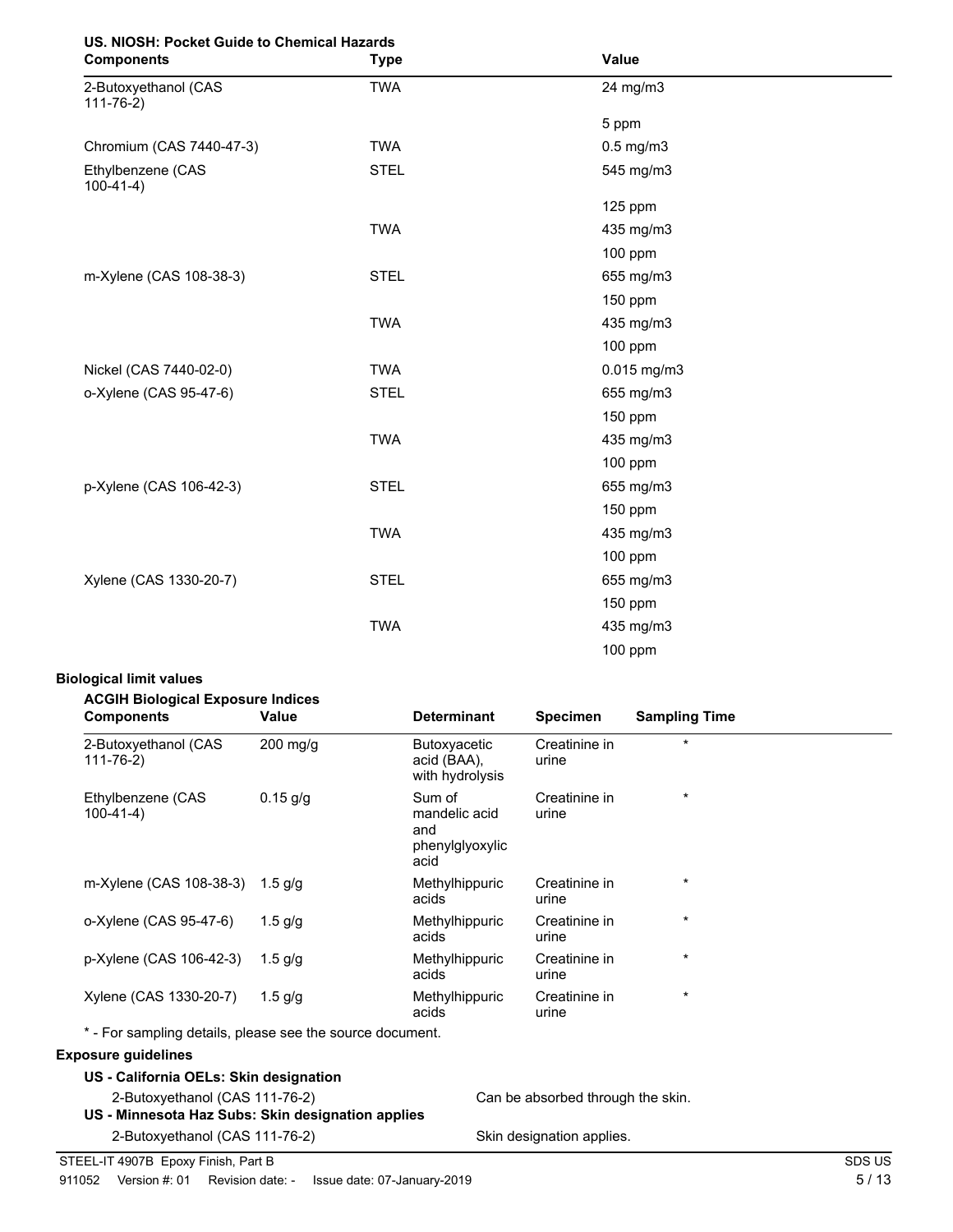| US - Tennessee OELs: Skin designation                                 |                                                                                                                                                                                                                                                                                                                                                                                                                                                                         |                                                                                                                                                                                                                                                                                                                                                                    |  |  |  |  |
|-----------------------------------------------------------------------|-------------------------------------------------------------------------------------------------------------------------------------------------------------------------------------------------------------------------------------------------------------------------------------------------------------------------------------------------------------------------------------------------------------------------------------------------------------------------|--------------------------------------------------------------------------------------------------------------------------------------------------------------------------------------------------------------------------------------------------------------------------------------------------------------------------------------------------------------------|--|--|--|--|
| 2-Butoxyethanol (CAS 111-76-2)                                        |                                                                                                                                                                                                                                                                                                                                                                                                                                                                         | Can be absorbed through the skin.                                                                                                                                                                                                                                                                                                                                  |  |  |  |  |
| US. NIOSH: Pocket Guide to Chemical Hazards                           |                                                                                                                                                                                                                                                                                                                                                                                                                                                                         |                                                                                                                                                                                                                                                                                                                                                                    |  |  |  |  |
| 2-Butoxyethanol (CAS 111-76-2)                                        |                                                                                                                                                                                                                                                                                                                                                                                                                                                                         | Can be absorbed through the skin.                                                                                                                                                                                                                                                                                                                                  |  |  |  |  |
| US. OSHA Table Z-1 Limits for Air Contaminants (29 CFR 1910.1000)     |                                                                                                                                                                                                                                                                                                                                                                                                                                                                         |                                                                                                                                                                                                                                                                                                                                                                    |  |  |  |  |
| 2-Butoxyethanol (CAS 111-76-2)                                        |                                                                                                                                                                                                                                                                                                                                                                                                                                                                         | Can be absorbed through the skin.                                                                                                                                                                                                                                                                                                                                  |  |  |  |  |
| Appropriate engineering<br>controls                                   | Explosion-proof general and local exhaust ventilation. Provide eyewash station and safety shower.<br>Good general ventilation should be used. Ventilation rates should be matched to conditions. If<br>applicable, use process enclosures, local exhaust ventilation, or other engineering controls to<br>maintain airborne levels below recommended exposure limits. If exposure limits have not been<br>established, maintain airborne levels to an acceptable level. |                                                                                                                                                                                                                                                                                                                                                                    |  |  |  |  |
| Individual protection measures, such as personal protective equipment |                                                                                                                                                                                                                                                                                                                                                                                                                                                                         |                                                                                                                                                                                                                                                                                                                                                                    |  |  |  |  |
| Eye/face protection                                                   | Wear safety glasses with side shields (or goggles). Wear face shield if there is risk of splashes.                                                                                                                                                                                                                                                                                                                                                                      |                                                                                                                                                                                                                                                                                                                                                                    |  |  |  |  |
| <b>Skin protection</b>                                                |                                                                                                                                                                                                                                                                                                                                                                                                                                                                         |                                                                                                                                                                                                                                                                                                                                                                    |  |  |  |  |
| <b>Hand protection</b>                                                | Wear appropriate chemical resistant gloves. Be aware that the liquid may penetrate the gloves.<br>Frequent change is advisable. The most suitable glove must be chosen in consultation with the<br>gloves supplier, who can inform about the breakthrough time of the glove material.                                                                                                                                                                                   |                                                                                                                                                                                                                                                                                                                                                                    |  |  |  |  |
| <b>Skin protection</b>                                                |                                                                                                                                                                                                                                                                                                                                                                                                                                                                         |                                                                                                                                                                                                                                                                                                                                                                    |  |  |  |  |
| Other                                                                 |                                                                                                                                                                                                                                                                                                                                                                                                                                                                         | Wear appropriate chemical resistant clothing. Use of an impervious apron is recommended.                                                                                                                                                                                                                                                                           |  |  |  |  |
| <b>Respiratory protection</b>                                         |                                                                                                                                                                                                                                                                                                                                                                                                                                                                         | If engineering controls do not maintain airborne concentrations below recommended exposure<br>limits (where applicable) or to an acceptable level (in countries where exposure limits have not<br>been established), an approved respirator must be worn. Wear respiratory protection with<br>combination filter (dust and gas filter) during spraying operations. |  |  |  |  |
| <b>Thermal hazards</b>                                                |                                                                                                                                                                                                                                                                                                                                                                                                                                                                         | Wear appropriate thermal protective clothing, when necessary.                                                                                                                                                                                                                                                                                                      |  |  |  |  |
| <b>General hygiene</b><br>considerations                              |                                                                                                                                                                                                                                                                                                                                                                                                                                                                         | Observe any medical surveillance requirements. Always observe good personal hygiene<br>measures, such as washing after handling the material and before eating, drinking, and/or<br>smoking. Routinely wash work clothing and protective equipment to remove contaminants.<br>Contaminated work clothing should not be allowed out of the workplace.               |  |  |  |  |

## **9. Physical and chemical properties**

| Liquid.                                      |
|----------------------------------------------|
| Gray liquid.                                 |
| Gray.                                        |
| Characteristic of solvents.                  |
| Not available.                               |
| Not available.                               |
| Not available.                               |
| 250 - 407 °F (121.1 - 208.3 °C)              |
| 82.0 °F (27.8 °C)                            |
| Slower than ether.                           |
| Not applicable.                              |
| Upper/lower flammability or explosive limits |
| 0.9%                                         |
| Not available.                               |
| Not available.                               |
| Not available.                               |
| Not available.                               |
| $> 1$ (air=1)                                |
| $1.215$ (H <sub>2</sub> O=1)                 |
| 77 °F (25 °C)                                |
|                                              |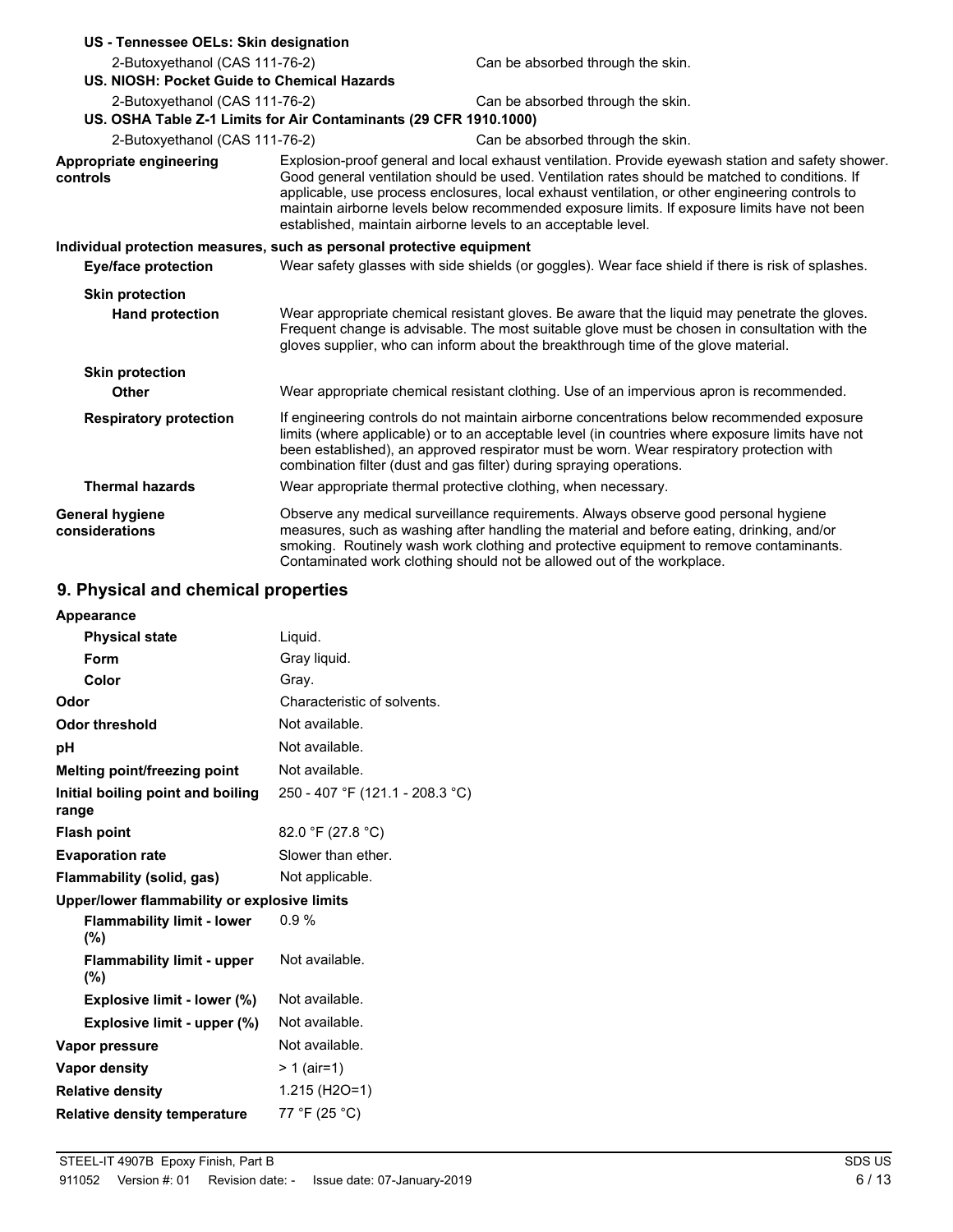| Solubility(ies)                                   |                                                  |
|---------------------------------------------------|--------------------------------------------------|
| Solubility (water)                                | < 2 g/100 g, Moderately soluble in water.        |
| <b>Partition coefficient</b><br>(n-octanol/water) | Not available.                                   |
| <b>Auto-ignition temperature</b>                  | Not available.                                   |
| Decomposition temperature                         | Not available.                                   |
| <b>Viscosity</b>                                  | Not available.                                   |
| <b>Other information</b>                          |                                                  |
| <b>Explosive properties</b>                       | Not explosive.                                   |
| <b>Oxidizing properties</b>                       | Not oxidizing.                                   |
| <b>VOC</b>                                        | 450.72 g/l Test Method: Product Formulation Data |
|                                                   |                                                  |

## **10. Stability and reactivity**

| <b>Reactivity</b>                            | The product is stable and non-reactive under normal conditions of use, storage and transport.                                                                 |
|----------------------------------------------|---------------------------------------------------------------------------------------------------------------------------------------------------------------|
| <b>Chemical stability</b>                    | Material is stable under normal conditions.                                                                                                                   |
| <b>Possibility of hazardous</b><br>reactions | No dangerous reaction known under conditions of normal use.                                                                                                   |
| <b>Conditions to avoid</b>                   | Avoid heat, sparks, open flames and other ignition sources. Avoid temperatures exceeding the<br>flash point. Contact with incompatible materials.             |
| Incompatible materials                       | Strong acids. Strong oxidizing agents. Strong reducing agents. Halogens.                                                                                      |
| <b>Hazardous decomposition</b><br>products   | Thermal decomposition of this product can generate carbon monoxide and carbon dioxide.<br>Aldehydes. Nitrogen compounds. Metal oxides. Halogenated compounds. |

## **11. Toxicological information**

## **Information on likely routes of exposure**

| <b>Inhalation</b>                                                                  | Harmful if inhaled. May cause respiratory tract irritation. Causes damage to organs through<br>prolonged or repeated exposure by inhalation. May cause drowsiness and dizziness. Headache.<br>Nausea, vomiting.                                                                                                                                                                           |
|------------------------------------------------------------------------------------|-------------------------------------------------------------------------------------------------------------------------------------------------------------------------------------------------------------------------------------------------------------------------------------------------------------------------------------------------------------------------------------------|
| <b>Skin contact</b>                                                                | May be harmful in contact with skin. Causes skin irritation. May cause an allergic skin reaction.                                                                                                                                                                                                                                                                                         |
|                                                                                    | 2-Butoxy ethanol may be absorbed through the skin in toxic amounts if contact is repeated and<br>prolonged. These effects have not been observed in humans.                                                                                                                                                                                                                               |
| Eye contact                                                                        | Causes serious eve irritation.                                                                                                                                                                                                                                                                                                                                                            |
| Ingestion                                                                          | May cause discomfort if swallowed.                                                                                                                                                                                                                                                                                                                                                        |
| Symptoms related to the<br>physical, chemical and<br>toxicological characteristics | May cause drowsiness and dizziness. Narcosis. Headache. Nausea, vomiting. Behavioral<br>changes. Decrease in motor functions. Severe eye irritation. Symptoms may include stinging,<br>tearing, redness, swelling, and blurred vision. May cause respiratory irritation. Skin irritation. May<br>cause redness and pain. May cause an allergic skin reaction. Dermatitis. Rash. Jaundice. |

## **Information on toxicological effects**

| <b>INTERNATION OF LOXICOLOGICAL EMECTS</b> |                                                          |                                  |
|--------------------------------------------|----------------------------------------------------------|----------------------------------|
| <b>Acute toxicity</b>                      | Harmful if inhaled. May be harmful in contact with skin. |                                  |
| <b>Components</b>                          | <b>Species</b>                                           | <b>Test Results</b>              |
| Ethylbenzene (CAS 100-41-4)                |                                                          |                                  |
| <b>Acute</b>                               |                                                          |                                  |
| <b>Dermal</b>                              |                                                          |                                  |
| LD50                                       | Rabbit                                                   | 15400 mg/kg                      |
| <b>Inhalation</b>                          |                                                          |                                  |
| <b>LC50</b>                                | Rat                                                      | 17.4 mg/m <sup>3</sup> , 4 Hours |
| Oral                                       |                                                          |                                  |
| LD50                                       | Rat                                                      | 35000 - 47000 mg/kg              |
| m-Xylene (CAS 108-38-3)                    |                                                          |                                  |
| <b>Acute</b>                               |                                                          |                                  |
| Oral                                       |                                                          |                                  |
| LD50                                       | Rat                                                      | 5011 mg/kg                       |
|                                            |                                                          |                                  |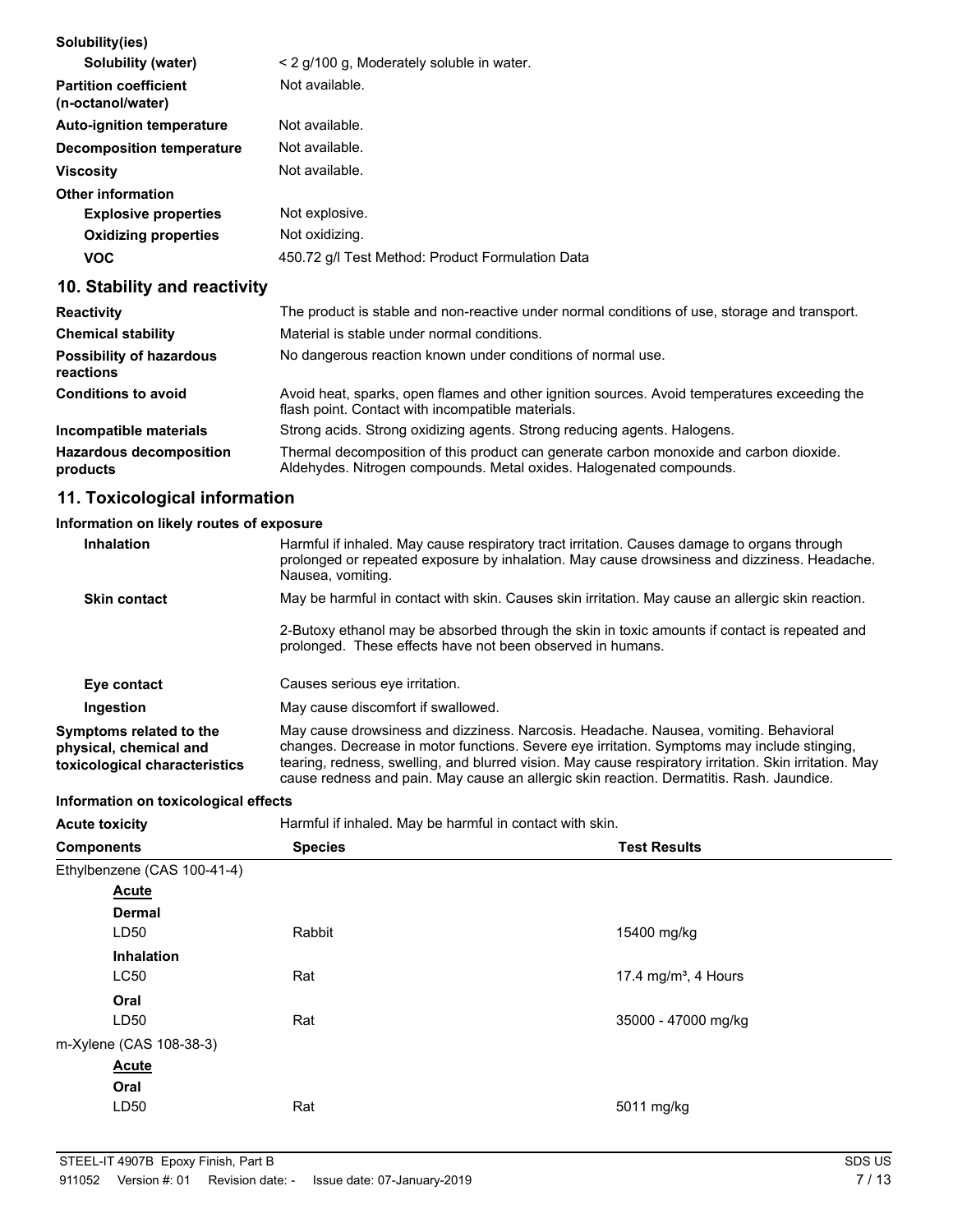| <b>Components</b> |                                                            | <b>Species</b>                                                                                                                                                                                                                      |                                     | <b>Test Results</b>                                                                                        |  |
|-------------------|------------------------------------------------------------|-------------------------------------------------------------------------------------------------------------------------------------------------------------------------------------------------------------------------------------|-------------------------------------|------------------------------------------------------------------------------------------------------------|--|
|                   | o-Xylene (CAS 95-47-6)                                     |                                                                                                                                                                                                                                     |                                     |                                                                                                            |  |
|                   | <b>Acute</b>                                               |                                                                                                                                                                                                                                     |                                     |                                                                                                            |  |
|                   | Dermal                                                     |                                                                                                                                                                                                                                     |                                     |                                                                                                            |  |
|                   | LD50                                                       | Rabbit                                                                                                                                                                                                                              |                                     | $> 43$ g/kg                                                                                                |  |
|                   | <b>Inhalation</b>                                          |                                                                                                                                                                                                                                     |                                     |                                                                                                            |  |
|                   | <b>LC50</b>                                                | Rat                                                                                                                                                                                                                                 |                                     | 6350 ppm, 4 Hours                                                                                          |  |
|                   | Oral                                                       |                                                                                                                                                                                                                                     |                                     |                                                                                                            |  |
|                   | LD50                                                       | Rat                                                                                                                                                                                                                                 |                                     | 3608 mg/kg                                                                                                 |  |
|                   | p-Xylene (CAS 106-42-3)                                    |                                                                                                                                                                                                                                     |                                     |                                                                                                            |  |
|                   | <b>Acute</b><br>Dermal                                     |                                                                                                                                                                                                                                     |                                     |                                                                                                            |  |
|                   | LD50                                                       | Rabbit                                                                                                                                                                                                                              |                                     | > 43 g/kg                                                                                                  |  |
|                   | <b>Inhalation</b>                                          |                                                                                                                                                                                                                                     |                                     |                                                                                                            |  |
|                   | <b>LC50</b>                                                | Rat                                                                                                                                                                                                                                 |                                     | 6580 ppm, 4 Hours                                                                                          |  |
|                   | Vapor                                                      |                                                                                                                                                                                                                                     |                                     |                                                                                                            |  |
|                   | <b>LC50</b>                                                | Rat                                                                                                                                                                                                                                 |                                     | 20 mg/l, 4 Hours                                                                                           |  |
|                   | Oral                                                       |                                                                                                                                                                                                                                     |                                     |                                                                                                            |  |
|                   | LD50                                                       | Rat                                                                                                                                                                                                                                 |                                     | 4029 mg/kg                                                                                                 |  |
|                   | Xylene (CAS 1330-20-7)                                     |                                                                                                                                                                                                                                     |                                     |                                                                                                            |  |
|                   | <b>Acute</b>                                               |                                                                                                                                                                                                                                     |                                     |                                                                                                            |  |
|                   | Oral                                                       |                                                                                                                                                                                                                                     |                                     |                                                                                                            |  |
|                   | LD50                                                       | Rat                                                                                                                                                                                                                                 |                                     | 3523 mg/kg                                                                                                 |  |
|                   | <b>Skin corrosion/irritation</b>                           | Causes skin irritation.                                                                                                                                                                                                             |                                     |                                                                                                            |  |
|                   | Serious eye damage/eye                                     | Causes serious eye irritation.                                                                                                                                                                                                      |                                     |                                                                                                            |  |
| <i>irritation</i> |                                                            |                                                                                                                                                                                                                                     |                                     |                                                                                                            |  |
|                   | Respiratory or skin sensitization                          |                                                                                                                                                                                                                                     |                                     |                                                                                                            |  |
|                   | <b>Respiratory sensitization</b>                           | Not a respiratory sensitizer.                                                                                                                                                                                                       |                                     |                                                                                                            |  |
|                   | <b>Skin sensitization</b>                                  | May cause an allergic skin reaction.                                                                                                                                                                                                |                                     |                                                                                                            |  |
|                   | Germ cell mutagenicity                                     | mutagenic or genotoxic.                                                                                                                                                                                                             |                                     | No data available to indicate product or any components present at greater than 0.1% are                   |  |
| Carcinogenicity   |                                                            | Suspected of causing cancer.                                                                                                                                                                                                        |                                     |                                                                                                            |  |
|                   |                                                            | IARC Monographs. Overall Evaluation of Carcinogenicity                                                                                                                                                                              |                                     |                                                                                                            |  |
|                   | 2-Butoxyethanol (CAS 111-76-2)<br>Chromium (CAS 7440-47-3) |                                                                                                                                                                                                                                     |                                     | 3 Not classifiable as to carcinogenicity to humans.<br>3 Not classifiable as to carcinogenicity to humans. |  |
|                   | Ethylbenzene (CAS 100-41-4)                                |                                                                                                                                                                                                                                     | 2B Possibly carcinogenic to humans. |                                                                                                            |  |
|                   | m-Xylene (CAS 108-38-3)                                    |                                                                                                                                                                                                                                     |                                     | 3 Not classifiable as to carcinogenicity to humans.                                                        |  |
|                   | Nickel (CAS 7440-02-0)<br>o-Xylene (CAS 95-47-6)           |                                                                                                                                                                                                                                     | 2B Possibly carcinogenic to humans. | 3 Not classifiable as to carcinogenicity to humans.                                                        |  |
|                   | p-Xylene (CAS 106-42-3)                                    |                                                                                                                                                                                                                                     |                                     | 3 Not classifiable as to carcinogenicity to humans.                                                        |  |
|                   | Xylene (CAS 1330-20-7)                                     |                                                                                                                                                                                                                                     |                                     | 3 Not classifiable as to carcinogenicity to humans.                                                        |  |
|                   | <b>NTP Report on Carcinogens</b><br>Nickel (CAS 7440-02-0) |                                                                                                                                                                                                                                     |                                     | Reasonably Anticipated to be a Human Carcinogen.                                                           |  |
|                   |                                                            | OSHA Specifically Regulated Substances (29 CFR 1910.1001-1053)                                                                                                                                                                      |                                     |                                                                                                            |  |
|                   | Not regulated.                                             |                                                                                                                                                                                                                                     |                                     |                                                                                                            |  |
|                   | <b>Reproductive toxicity</b>                               | Based on available data, the classification criteria are not met. However: Components in this<br>product have been shown to cause birth defects and reproductive disorders in laboratory animals.                                   |                                     |                                                                                                            |  |
|                   | Specific target organ toxicity -<br>single exposure        | May cause respiratory irritation. May cause drowsiness and dizziness.                                                                                                                                                               |                                     |                                                                                                            |  |
|                   | Specific target organ toxicity -<br>repeated exposure      | Causes damage to organs (respiratory tract) through prolonged or repeated exposure by<br>inhalation. May cause damage to organs (central nervous system, kidneys, liver, hearing organs)<br>through prolonged or repeated exposure. |                                     |                                                                                                            |  |
|                   | <b>Aspiration hazard</b>                                   | Due to lack of data the classification is not possible.                                                                                                                                                                             |                                     |                                                                                                            |  |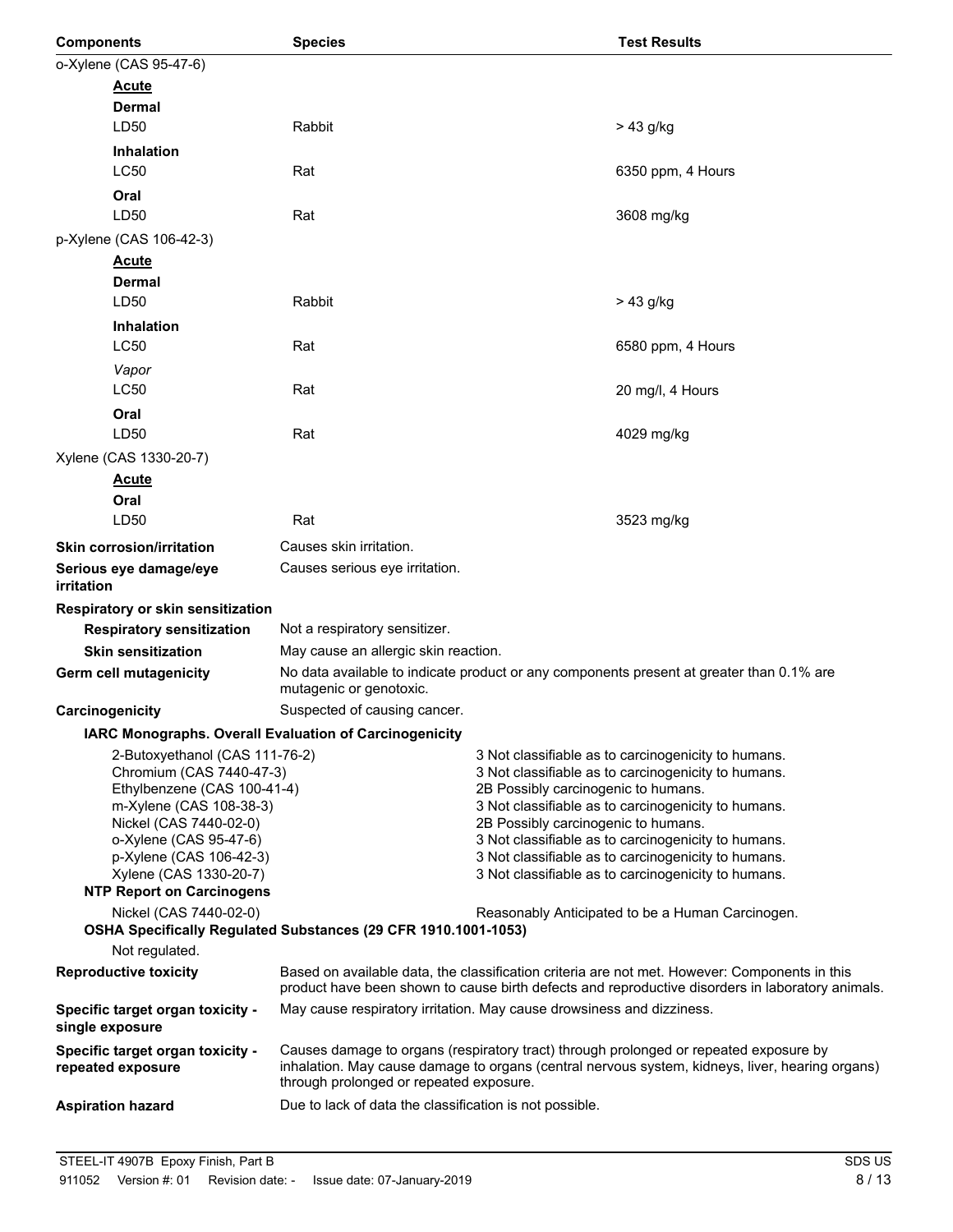**Chronic effects** Causes damage to organs through prolonged or repeated exposure. May cause damage to organs through prolonged or repeated exposure. May be harmful if absorbed through skin. Prolonged inhalation may be harmful.

> 2-Butoxy ethanol may be absorbed through the skin in toxic amounts if contact is repeated and prolonged. These effects have not been observed in humans.

Prolonged exposure may cause chronic effects.

## **12. Ecological information**

| <b>Ecotoxicity</b>                                           | Toxic to aquatic life with long lasting effects. |                                                                                           |                            |  |
|--------------------------------------------------------------|--------------------------------------------------|-------------------------------------------------------------------------------------------|----------------------------|--|
| <b>Components</b>                                            |                                                  | <b>Species</b>                                                                            | <b>Test Results</b>        |  |
| Distillates (petroleum), hydrotreated light (CAS 64742-47-8) |                                                  |                                                                                           |                            |  |
| <b>Aquatic</b>                                               |                                                  |                                                                                           |                            |  |
| Fish                                                         | <b>LC50</b>                                      | Rainbow trout, donaldson trout<br>(Oncorhynchus mykiss)                                   | 2.9 mg/l, 96 hours         |  |
| Ethylbenzene (CAS 100-41-4)                                  |                                                  |                                                                                           |                            |  |
| <b>Aquatic</b>                                               |                                                  |                                                                                           |                            |  |
| Acute                                                        |                                                  |                                                                                           |                            |  |
| Crustacea                                                    | <b>EC50</b>                                      | Water flea (Daphnia magna)                                                                | 1.81 - 2.38 mg/l, 48 hours |  |
| Fish                                                         | LC50                                             | Rainbow trout, donaldson trout<br>(Oncorhynchus mykiss)                                   | 4.2 mg/l, 96 hours         |  |
| Chronic                                                      |                                                  |                                                                                           |                            |  |
| Crustacea                                                    | <b>EC50</b>                                      | Ceriodaphnia dubia                                                                        | 3.6 mg/l, 7 days           |  |
| m-Xylene (CAS 108-38-3)                                      |                                                  |                                                                                           |                            |  |
| <b>Aquatic</b>                                               |                                                  |                                                                                           |                            |  |
| Acute                                                        |                                                  |                                                                                           |                            |  |
| Fish                                                         | LC50                                             | Oncorhynchus mykiss                                                                       | 8.4 mg/l, 96 Hours         |  |
| o-Xylene (CAS 95-47-6)                                       |                                                  |                                                                                           |                            |  |
| <b>Aquatic</b>                                               |                                                  |                                                                                           |                            |  |
| Algae                                                        | <b>EC50</b>                                      | Selenastrum capricornutum                                                                 | 4.7 mg/l, 72 Hours         |  |
| Fish                                                         | LC50                                             | Oncorhynchus mykiss                                                                       | 7.6 mg/l, 96 hours         |  |
| p-Xylene (CAS 106-42-3)                                      |                                                  |                                                                                           |                            |  |
| <b>Aquatic</b>                                               |                                                  |                                                                                           |                            |  |
| Algae                                                        | <b>EC50</b>                                      | Pseudokirchnerella subcapitata                                                            | 3.2 mg/l, 72 Hours         |  |
| Crustacea                                                    | <b>EC50</b>                                      | Daphnia magna                                                                             | 8.5 mg/l, 48 Hours         |  |
| Fish                                                         | LC50                                             | Oncorhynchus mykiss                                                                       | 2.6 mg/l, 96 hours         |  |
| Xylene (CAS 1330-20-7)                                       |                                                  |                                                                                           |                            |  |
| <b>Aquatic</b>                                               |                                                  |                                                                                           |                            |  |
| Fish                                                         | <b>LC50</b>                                      | Rainbow trout, donaldson trout<br>(Oncorhynchus mykiss)                                   | 2.6 mg/l, 96 hours         |  |
| <b>Persistence and degradability</b>                         |                                                  | No data is available on the degradability of this product.                                |                            |  |
| <b>Bioaccumulative potential</b>                             |                                                  |                                                                                           |                            |  |
| Partition coefficient n-octanol / water (log Kow)            |                                                  |                                                                                           |                            |  |
| 2-Butoxyethanol (CAS 111-76-2)                               |                                                  | 0.83                                                                                      |                            |  |
| Ethylbenzene (CAS 100-41-4)<br>Xylene (CAS 1330-20-7)        |                                                  | 3.15<br>$3.12 - 3.2$                                                                      |                            |  |
| m-Xylene (CAS 108-38-3)                                      |                                                  | 3.2                                                                                       |                            |  |
| o-Xylene (CAS 95-47-6)                                       |                                                  | 3.12                                                                                      |                            |  |
| p-Xylene (CAS 106-42-3)                                      |                                                  | 3.15                                                                                      |                            |  |
| <b>Mobility in soil</b>                                      |                                                  | This product is moderately water soluble and may disperse in soil.                        |                            |  |
| Other adverse effects                                        | potential.                                       | The product contains volatile organic compounds which have a photochemical ozone creation |                            |  |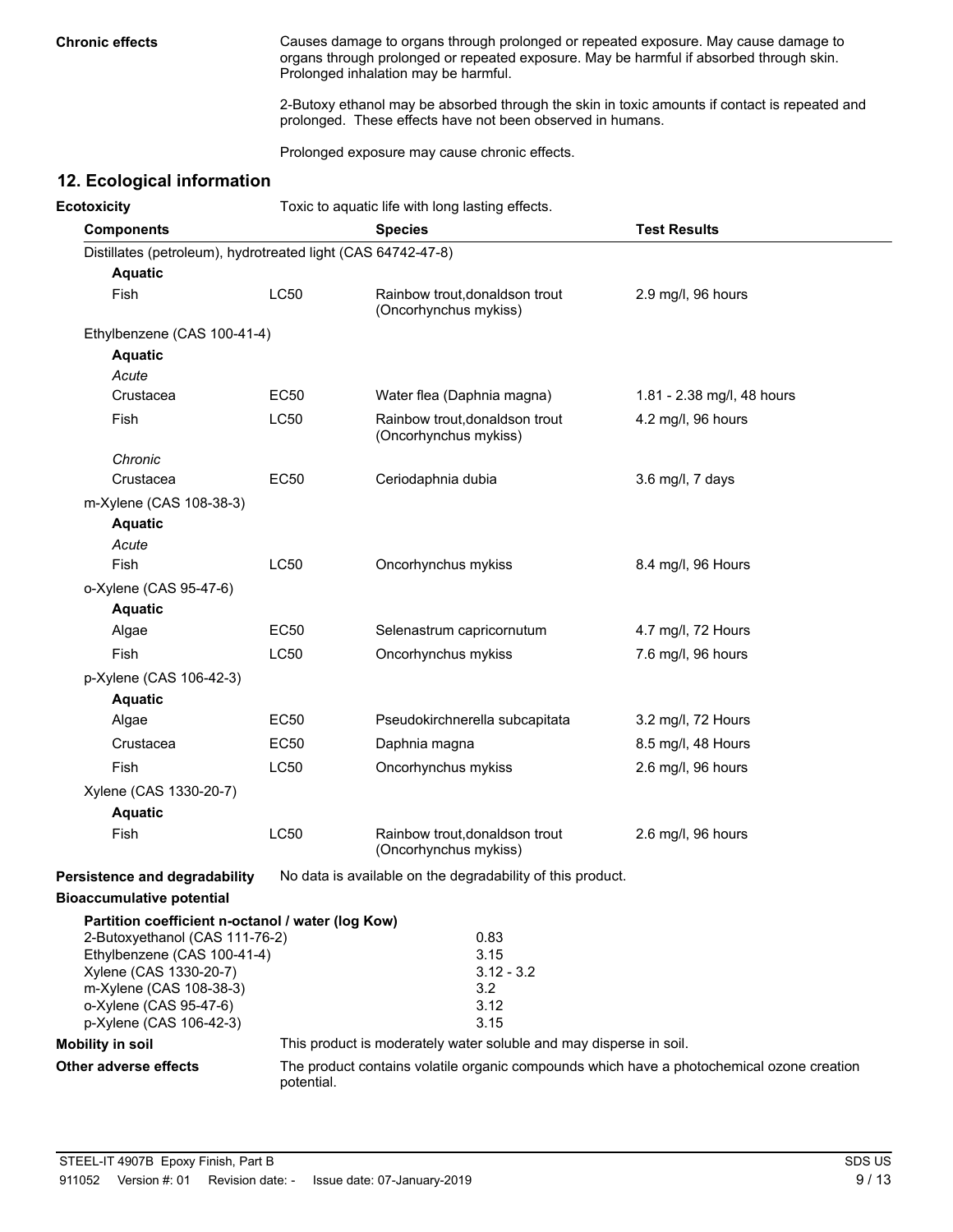## **13. Disposal considerations**

| <b>Disposal instructions</b>             | Collect and reclaim or dispose in sealed containers at licensed waste disposal site. Do not allow<br>this material to drain into sewers/water supplies. Do not contaminate ponds, waterways or ditches<br>with chemical or used container. Dispose of contents/container in accordance with<br>local/regional/national/international regulations. |
|------------------------------------------|---------------------------------------------------------------------------------------------------------------------------------------------------------------------------------------------------------------------------------------------------------------------------------------------------------------------------------------------------|
| Local disposal regulations               | Dispose in accordance with all applicable regulations.                                                                                                                                                                                                                                                                                            |
| Hazardous waste code                     | The waste code should be assigned in discussion between the user, the producer and the waste<br>disposal company.                                                                                                                                                                                                                                 |
| Waste from residues / unused<br>products | Dispose of in accordance with local regulations. Empty containers or liners may retain some<br>product residues. This material and its container must be disposed of in a safe manner.                                                                                                                                                            |
| <b>Contaminated packaging</b>            | Since emptied containers may retain product residue, follow label warnings even after container is<br>emptied. Empty containers should be taken to an approved waste handling site for recycling or<br>disposal.                                                                                                                                  |

## **14. Transport information**

| DOT                                                                            |                                                                                                      |
|--------------------------------------------------------------------------------|------------------------------------------------------------------------------------------------------|
| <b>UN number</b>                                                               | UN1263                                                                                               |
| UN proper shipping name                                                        | Paint                                                                                                |
| <b>Transport hazard class(es)</b>                                              |                                                                                                      |
| <b>Class</b>                                                                   | 3                                                                                                    |
| <b>Subsidiary risk</b>                                                         | $\overline{\phantom{0}}$                                                                             |
| Label(s)                                                                       | 3                                                                                                    |
| <b>Packing group</b>                                                           | Ш                                                                                                    |
| <b>Environmental hazards</b>                                                   |                                                                                                      |
| <b>Marine pollutant</b>                                                        | Yes                                                                                                  |
|                                                                                | Special precautions for user Read safety instructions, SDS and emergency procedures before handling. |
| <b>Special provisions</b>                                                      | B1, B52, IB3, T2, TP1, TP29                                                                          |
| <b>Packaging exceptions</b>                                                    | 150                                                                                                  |
| Packaging non bulk                                                             | 173                                                                                                  |
| Packaging bulk                                                                 | 242                                                                                                  |
| <b>IATA</b>                                                                    |                                                                                                      |
| <b>UN number</b>                                                               | UN1263                                                                                               |
| UN proper shipping name                                                        | Paint                                                                                                |
| <b>Transport hazard class(es)</b>                                              |                                                                                                      |
| <b>Class</b>                                                                   | 3                                                                                                    |
| <b>Subsidiary risk</b>                                                         | $\overline{\phantom{0}}$                                                                             |
| Label(s)                                                                       | 3                                                                                                    |
| Packing group                                                                  | Ш                                                                                                    |
| <b>Environmental hazards</b>                                                   | Yes                                                                                                  |
| <b>ERG Code</b>                                                                | 3L                                                                                                   |
|                                                                                | Special precautions for user Read safety instructions, SDS and emergency procedures before handling. |
| <b>IMDG</b>                                                                    |                                                                                                      |
| <b>UN number</b>                                                               | <b>UN1263</b>                                                                                        |
| UN proper shipping name                                                        | <b>PAINT</b>                                                                                         |
| <b>Transport hazard class(es)</b>                                              |                                                                                                      |
| <b>Class</b>                                                                   | 3                                                                                                    |
| <b>Subsidiary risk</b>                                                         | Ξ.                                                                                                   |
| <b>Packing group</b>                                                           | III                                                                                                  |
| <b>Environmental hazards</b>                                                   |                                                                                                      |
| <b>Marine pollutant</b>                                                        | Yes                                                                                                  |
| <b>EmS</b>                                                                     | $F-E$ , S-E                                                                                          |
|                                                                                | Special precautions for user Read safety instructions, SDS and emergency procedures before handling. |
| Transport in bulk according to<br>Annex II of MARPOL 73/78 and<br>the IBC Code | Not established.                                                                                     |
|                                                                                |                                                                                                      |

## **15. Regulatory information**

**US federal regulations**

This product is a "Hazardous Chemical" as defined by the OSHA Hazard Communication Standard, 29 CFR 1910.1200.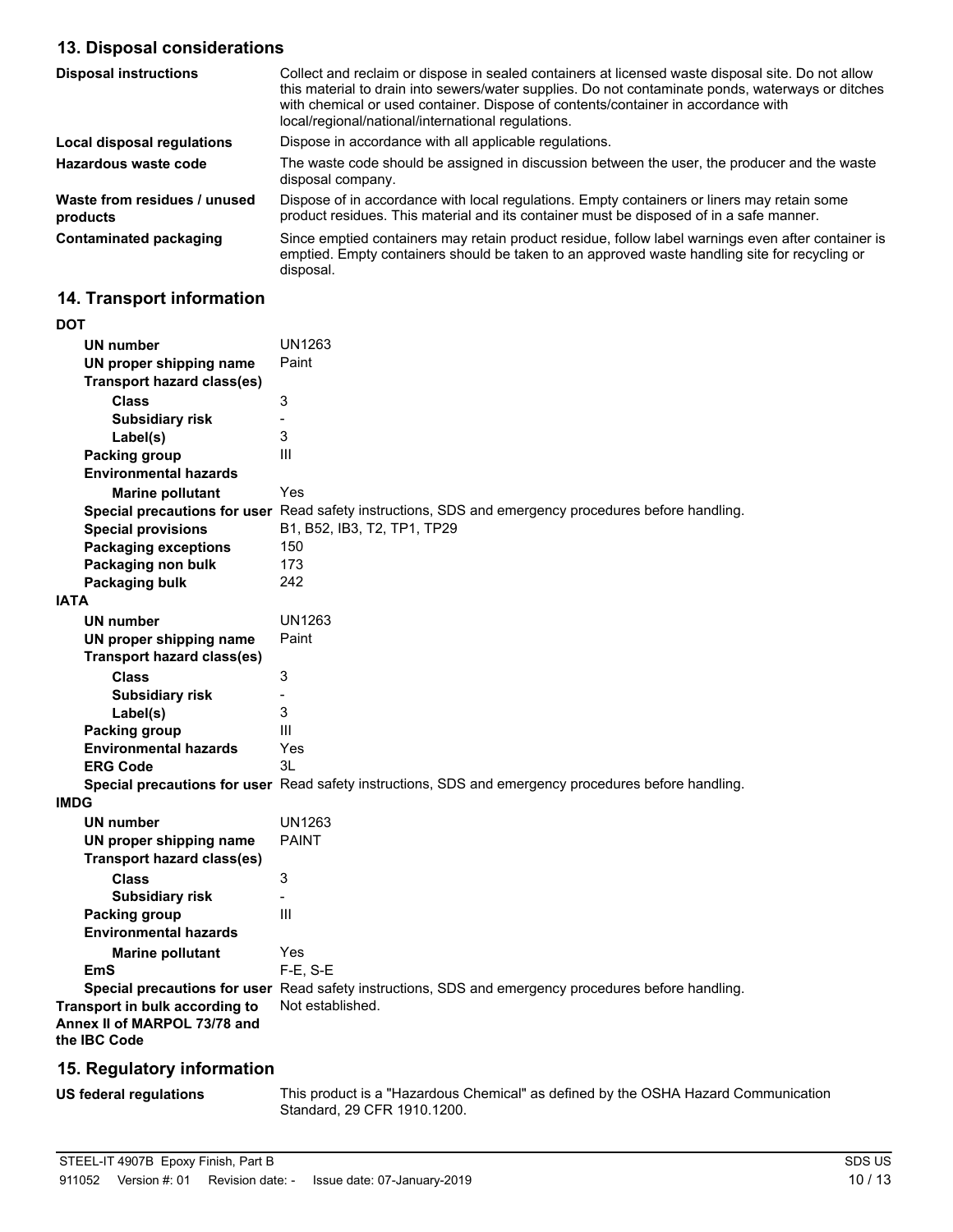|                                                             | TSCA Section 12(b) Export Notification (40 CFR 707, Subpt. D)                                                                                                                                                                                                                             |                   |                                          |
|-------------------------------------------------------------|-------------------------------------------------------------------------------------------------------------------------------------------------------------------------------------------------------------------------------------------------------------------------------------------|-------------------|------------------------------------------|
| $(CAS 98-56-6)$                                             | 4-Chloro-.alpha.,.alpha.,.alpha.-trifluorotoluene                                                                                                                                                                                                                                         |                   | 1.0 % One-Time Export Notification only. |
|                                                             | <b>CERCLA Hazardous Substance List (40 CFR 302.4)</b>                                                                                                                                                                                                                                     |                   |                                          |
| 2-Butoxyethanol (CAS 111-76-2)                              |                                                                                                                                                                                                                                                                                           | Listed.           |                                          |
| Chromium (CAS 7440-47-3)                                    |                                                                                                                                                                                                                                                                                           | Listed.           |                                          |
| Ethylbenzene (CAS 100-41-4)                                 |                                                                                                                                                                                                                                                                                           | Listed.           |                                          |
| m-Xylene (CAS 108-38-3)                                     |                                                                                                                                                                                                                                                                                           | Listed.           |                                          |
| Nickel (CAS 7440-02-0)                                      |                                                                                                                                                                                                                                                                                           | Listed.           |                                          |
| o-Xylene (CAS 95-47-6)                                      |                                                                                                                                                                                                                                                                                           | Listed.           |                                          |
| p-Xylene (CAS 106-42-3)                                     |                                                                                                                                                                                                                                                                                           | Listed.           |                                          |
| Xylene (CAS 1330-20-7)                                      |                                                                                                                                                                                                                                                                                           | Listed.           |                                          |
| <b>SARA 304 Emergency release notification</b>              |                                                                                                                                                                                                                                                                                           |                   |                                          |
| Not regulated.                                              |                                                                                                                                                                                                                                                                                           |                   |                                          |
|                                                             | OSHA Specifically Regulated Substances (29 CFR 1910.1001-1053)                                                                                                                                                                                                                            |                   |                                          |
| Not regulated.                                              |                                                                                                                                                                                                                                                                                           |                   |                                          |
| Superfund Amendments and Reauthorization Act of 1986 (SARA) |                                                                                                                                                                                                                                                                                           |                   |                                          |
| <b>SARA 302 Extremely hazardous substance</b>               |                                                                                                                                                                                                                                                                                           |                   |                                          |
| Not listed.                                                 |                                                                                                                                                                                                                                                                                           |                   |                                          |
| SARA 311/312 Hazardous<br>chemical                          | Yes                                                                                                                                                                                                                                                                                       |                   |                                          |
| <b>Classified hazard</b><br>categories                      | Flammable (gases, aerosols, liquids, or solids)<br>Acute toxicity (any route of exposure)<br>Skin corrosion or irritation<br>Serious eye damage or eye irritation<br>Respiratory or skin sensitization<br>Carcinogenicity<br>Specific target organ toxicity (single or repeated exposure) |                   |                                          |
| SARA 313 (TRI reporting)                                    |                                                                                                                                                                                                                                                                                           |                   |                                          |
| <b>Chemical name</b>                                        |                                                                                                                                                                                                                                                                                           | <b>CAS number</b> | % by wt.                                 |
| 2-Butoxyethanol                                             |                                                                                                                                                                                                                                                                                           | 111-76-2          | $10 - 15$                                |
| Chromium                                                    |                                                                                                                                                                                                                                                                                           | 7440-47-3         | $3 - 5$                                  |

| 2-Butoxyethanol | 111-76-2       | 10 - 15   |  |
|-----------------|----------------|-----------|--|
| Chromium        | 7440-47-3      | $3 - 5$   |  |
| Ethylbenzene    | $100 - 41 - 4$ | $1 - 5$   |  |
| m-Xylene        | 108-38-3       | $3 - 5$   |  |
| Nickel          | 7440-02-0      | $1 - 3$   |  |
| o-Xylene        | $95 - 47 - 6$  | $1 - 3$   |  |
| p-Xylene        | 106-42-3       | $1 - 3$   |  |
| Xylene          | 1330-20-7      | $10 - 15$ |  |
|                 |                |           |  |

### **Other federal regulations**

#### **Clean Air Act (CAA) Section 112 Hazardous Air Pollutants (HAPs) List**

Chromium (CAS 7440-47-3) Ethylbenzene (CAS 100-41-4) m-Xylene (CAS 108-38-3) Nickel (CAS 7440-02-0) o-Xylene (CAS 95-47-6) p-Xylene (CAS 106-42-3) Xylene (CAS 1330-20-7)

## **Clean Air Act (CAA) Section 112(r) Accidental Release Prevention (40 CFR 68.130)**

Not regulated.

#### **Safe Drinking Water Act** Not regulated. **(SDWA)**

#### **US state regulations**

### **US. Massachusetts RTK - Substance List**

2-Butoxyethanol (CAS 111-76-2) Chromium (CAS 7440-47-3) Ethylbenzene (CAS 100-41-4) m-Xylene (CAS 108-38-3) Nickel (CAS 7440-02-0) o-Xylene (CAS 95-47-6) p-Xylene (CAS 106-42-3) Xylene (CAS 1330-20-7)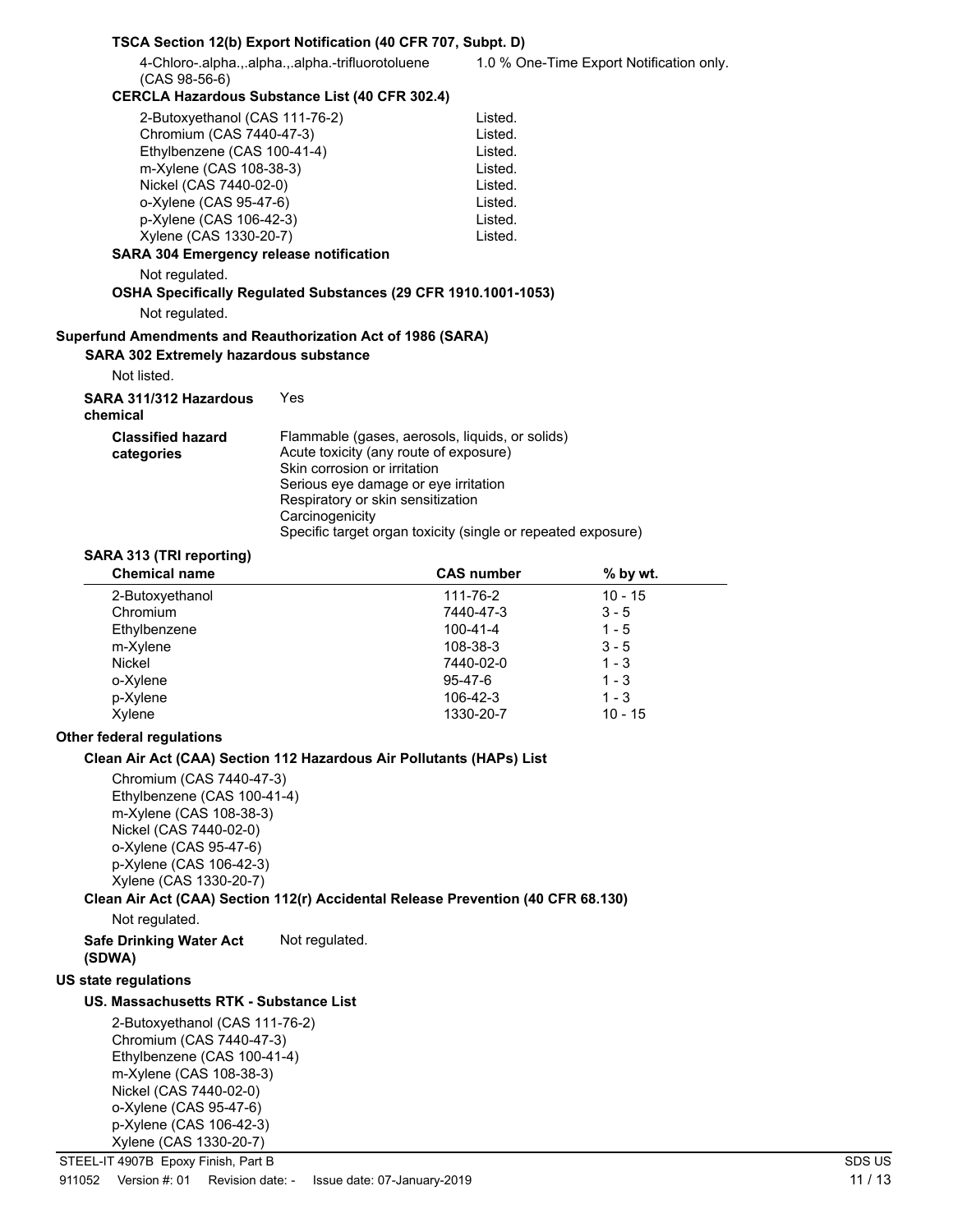### **US. New Jersey Worker and Community Right-to-Know Act**

2-Butoxyethanol (CAS 111-76-2) 4-Chloro-.alpha.,.alpha.,.alpha.-trifluorotoluene (CAS 98-56-6) Chromium (CAS 7440-47-3) Distillates (petroleum), hydrotreated light (CAS 64742-47-8) Ethylbenzene (CAS 100-41-4) m-Xylene (CAS 108-38-3) Nickel (CAS 7440-02-0) o-Xylene (CAS 95-47-6) p-Xylene (CAS 106-42-3) Xylene (CAS 1330-20-7)

### **US. Pennsylvania Worker and Community Right-to-Know Law**

2-Butoxyethanol (CAS 111-76-2) Chromium (CAS 7440-47-3) Ethylbenzene (CAS 100-41-4) m-Xylene (CAS 108-38-3) Nickel (CAS 7440-02-0) o-Xylene (CAS 95-47-6) p-Xylene (CAS 106-42-3) Xylene (CAS 1330-20-7)

### **US. Rhode Island RTK**

Chromium (CAS 7440-47-3) Ethylbenzene (CAS 100-41-4) m-Xylene (CAS 108-38-3) Nickel (CAS 7440-02-0) o-Xylene (CAS 95-47-6) p-Xylene (CAS 106-42-3) Xylene (CAS 1330-20-7)

#### **California Proposition 65**



**WARNING:** This product can expose you to chemicals including Benzene, which is known to the State of California to cause cancer and birth defects or other reproductive harm. For more information go to www.P65Warnings.ca.gov.

### **California Proposition 65 - CRT: Listed date/Carcinogenic substance**

| Benzene (CAS 71-43-2)       | Listed: February 27, 1987 |
|-----------------------------|---------------------------|
| Ethylbenzene (CAS 100-41-4) | Listed: June 11, 2004     |
| Nickel (CAS 7440-02-0)      | Listed: October 1, 1989   |

#### **California Proposition 65 - CRT: Listed date/Developmental toxin**

Benzene (CAS 71-43-2) Listed: December 26, 1997

#### Toluene (CAS 108-88-3) Listed: January 1, 1991 **California Proposition 65 - CRT: Listed date/Male reproductive toxin**

Benzene (CAS 71-43-2) Listed: December 26, 1997

**US. California. Candidate Chemicals List. Safer Consumer Products Regulations (Cal. Code Regs, tit. 22, 69502.3, subd. (a))**

2-Butoxyethanol (CAS 111-76-2) Chromium (CAS 7440-47-3) Ethylbenzene (CAS 100-41-4) m-Xylene (CAS 108-38-3) Nickel (CAS 7440-02-0) o-Xylene (CAS 95-47-6) p-Xylene (CAS 106-42-3) Xylene (CAS 1330-20-7)

#### **International Inventories**

| Country(s) or region | Inventory name                                                            | On inventory (yes/no)* |
|----------------------|---------------------------------------------------------------------------|------------------------|
| Australia            | Australian Inventory of Chemical Substances (AICS)                        | Yes                    |
| Canada               | Domestic Substances List (DSL)                                            | Yes                    |
| Canada               | Non-Domestic Substances List (NDSL)                                       | No                     |
| China                | Inventory of Existing Chemical Substances in China (IECSC)                | Yes                    |
| Europe               | European Inventory of Existing Commercial Chemical<br>Substances (EINECS) | <b>No</b>              |
| Europe               | European List of Notified Chemical Substances (ELINCS)                    | No                     |